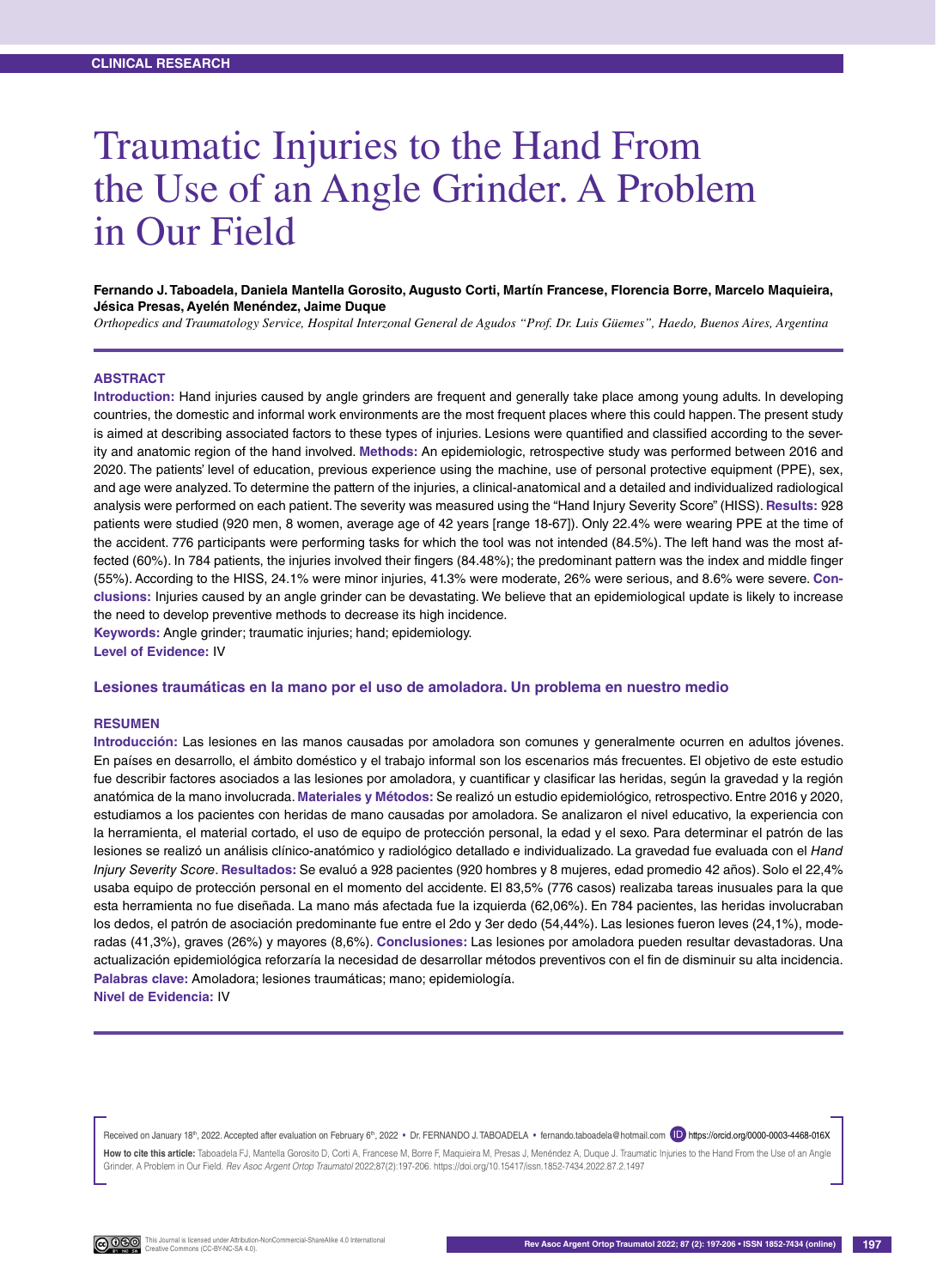# **INTRODUCTION**

Hand injuries caused by angle grinders are common and usually occur in young adults. They are characterized by a highly variable extension and distribution. These injuries have a significant impact on activities of daily living, as well as physical functions, which affect socioeconomic aspects.<sup>1</sup>

In addition to occurring in a work context, they also occur during different activities of daily living. In developing countries, the domestic sphere and informal work are the most frequent scenarios. The underreporting of this type of injury is common due to the high unemployment rate and the deficiencies of the legislation on work safety and health. $2,3$ 

Dysfunctional tool use, lack of personal protective equipment (PPE), distraction, fatigue, and performing unusual tasks are associated with serious and disabling injuries.<sup>4</sup> A 2003 Australian case report indicated that less than 5% of patients presenting with angle grinder injuries reported using appropriate PPE.<sup>5</sup>

In our region, the angle grinder is associated with one of the highest rates of injury per hour of use.<sup>6</sup>

In 2004, Frank et al. described the injuries to the hand caused by the use of the circular saw, with an interesting analysis from which it can be deduced that the most frequent injuries affect the fingers, in general, at least two of them, with a predominance of the thumb and the index finger. In turn, with the increase in the number of affected fingers, the level of the lesion was closer to the proximal phalanx. In the majority of cases in which a finger was amputated, the adjacent fingers were affected.7

We conducted an extensive literature search and were unable to find a study that described, in detail, the spectrum of injuries caused by angle grinder and questions remain about which modifiable risk factors should preventive measures focus on.

The large number of patients admitted to our hospital with injuries caused by this tool and the wide variety of injury patterns we have treated motivated us to undertake this study.

#### **Objective**

We set out to describe factors associated with angle grinder injuries, and to quantify and classify the injuries, according to the anatomical region of the hand involved and the severity.

# **MATERIALS AND METHODS**

We conducted a retrospective, descriptive, cross-sectional cohort study. Between 2016 and 2020, we registered all patients admitted to the Emergency Department of our hospital with hand injuries caused by a angle grinder. The inclusion criteria were: acute injuries caused by a angle grinder in a domestic or informal work environment, that had affected the hand(s) and finger(s), understanding the area of the body to be studied as the anatomical region distal to an imaginary line between the eminences of the carpal, pisiform, and scaphoid bones. We excluded patients with wounds caused by another cause or involving another anatomical region, injuries with more than seven days of evolution, workers in a regulated environment under biosafety standards and those with insufficient or no contact data.

All the patients included in the study were in the database of our hospital, and they were contacted and notified about their participation. An informed consent was designed for their registration and a questionnaire was prepared with basic questions from which the following variables to be analyzed emerged: age, sex, educational level, time and place of the incident, background in the use of this tool, material that was being cut, and use of protection elements at the time of the accident. Other variables analyzed were injury patterns and their severity. To determine the type and pattern of the lesions, we performed a detailed and individualized clinical-anatomical and radiological analysis.

The severity of the injuries was evaluated with the Hand Injury Severity Score (HISS) (Tables 1 and 2).<sup>8</sup> This system evaluates damage to the skin and to musculoskeletal and neural structures. We calculated it for each case and grouped the cases as: minor (HISS <20), moderate (HISS 21-50), severe (HISS 51-100) or major (HISS >101) injury.

According to the Argentine Ministry of Production and Labor,<sup>9</sup> the PPE that a worker should use for this type of work is: protective footwear, gloves, helmet, goggles, and protective clothing suitable for cuts. Since the hands are the anatomical region involved in this study, we only considered the use of gloves when referring to PPE in our patients.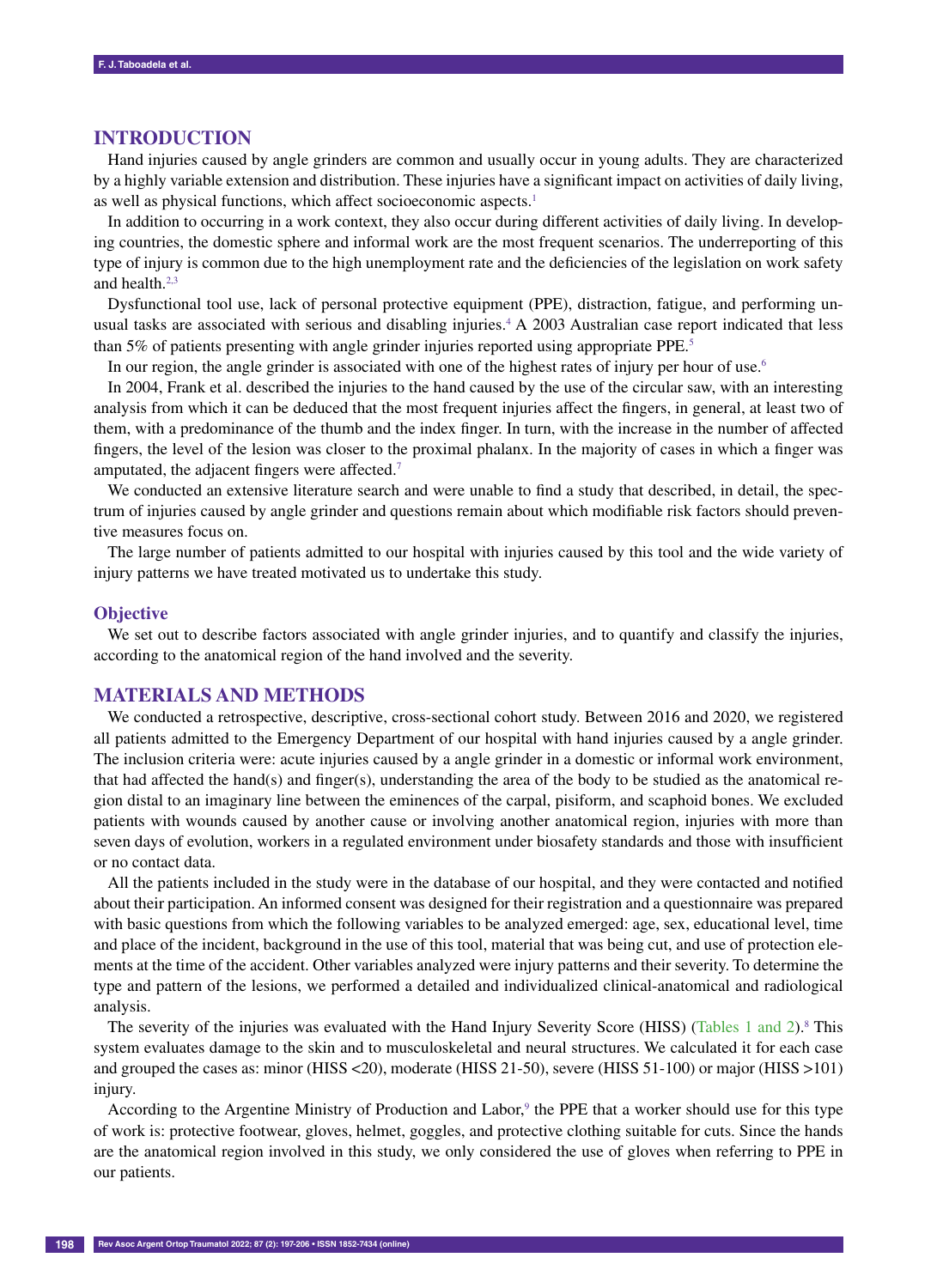|  |  | Table 1. Hand Injury Severity Score (HISS) |  |
|--|--|--------------------------------------------|--|
|  |  |                                            |  |

| <b>Integuments</b>                              |                                                    |             |                       |                             |  |  |
|-------------------------------------------------|----------------------------------------------------|-------------|-----------------------|-----------------------------|--|--|
| Skin loss                                       | Absolute values (hand)                             | Dorsum      | $< 1$ cm <sup>2</sup> | 5                           |  |  |
|                                                 |                                                    |             | $>1$ cm <sup>2</sup>  | 10                          |  |  |
|                                                 |                                                    |             | $>5$ cm <sup>2</sup>  | 20                          |  |  |
|                                                 |                                                    | Palm        | Dorsum x 2            |                             |  |  |
|                                                 | Weight values (digital)                            | Dorsum      | $<$ 1 cm <sup>2</sup> | $\mathbf{2}$                |  |  |
|                                                 |                                                    |             | $>1$ cm <sup>2</sup>  | $\mathfrak{Z}$              |  |  |
|                                                 |                                                    | Finger pulp | $< 25\%$              | $\mathfrak 3$               |  |  |
|                                                 |                                                    |             | $>25\%$               | $\mathfrak{S}$              |  |  |
| Skin laceration                                 |                                                    |             | $<$ 1 cm              | 1                           |  |  |
|                                                 | $>1$ cm                                            |             |                       |                             |  |  |
| Nail injury                                     |                                                    |             |                       | $\mathbf{1}$                |  |  |
| Skeletal                                        |                                                    |             |                       |                             |  |  |
| Diaphyseal fractures<br>Fractures               |                                                    |             |                       | $\mathbf{1}$                |  |  |
|                                                 | Comminuted diaphyseal fracture                     |             |                       |                             |  |  |
| Distal interphalangeal intra-articular fracture |                                                    |             |                       | $\mathfrak{Z}$              |  |  |
|                                                 | Intra-articular proximal interphalangeal fracture  |             |                       |                             |  |  |
|                                                 | Intra-articular metacarpophalangeal joint fracture |             |                       | $\overline{4}$              |  |  |
| Dislocations                                    | Open                                               |             |                       | $\overline{4}$              |  |  |
|                                                 | Closed                                             |             |                       | $\overline{c}$              |  |  |
| Ligament injury                                 | Sprain                                             |             |                       | $\overline{2}$              |  |  |
|                                                 | Tear                                               |             |                       | $\mathfrak{Z}$              |  |  |
| <b>Motor</b>                                    |                                                    |             |                       |                             |  |  |
| Extensor tendon                                 | Proximal to proximal interphalangeal               |             |                       | $\mathbf{1}$                |  |  |
|                                                 | Distal to proximal interphalangeal                 |             |                       | $\ensuremath{\mathfrak{Z}}$ |  |  |
| Deep flexor                                     | Zone $1$                                           |             |                       | 6                           |  |  |
|                                                 | Zone 2                                             |             |                       | 6                           |  |  |
|                                                 | Zone 3                                             |             |                       | $\mathfrak{S}$              |  |  |
| Superficial flexor                              |                                                    |             |                       |                             |  |  |
| <b>Neural</b>                                   |                                                    |             |                       |                             |  |  |
| Absolute values                                 | Recurrent branch of the median nerve               |             |                       | 30                          |  |  |
|                                                 | Deep ulnar branch                                  |             |                       | 30                          |  |  |
| Weight values<br>Digital nerve x 1              |                                                    |             |                       | $\mathfrak{Z}$              |  |  |
|                                                 | Digital nerve x 2                                  |             |                       | $\overline{4}$              |  |  |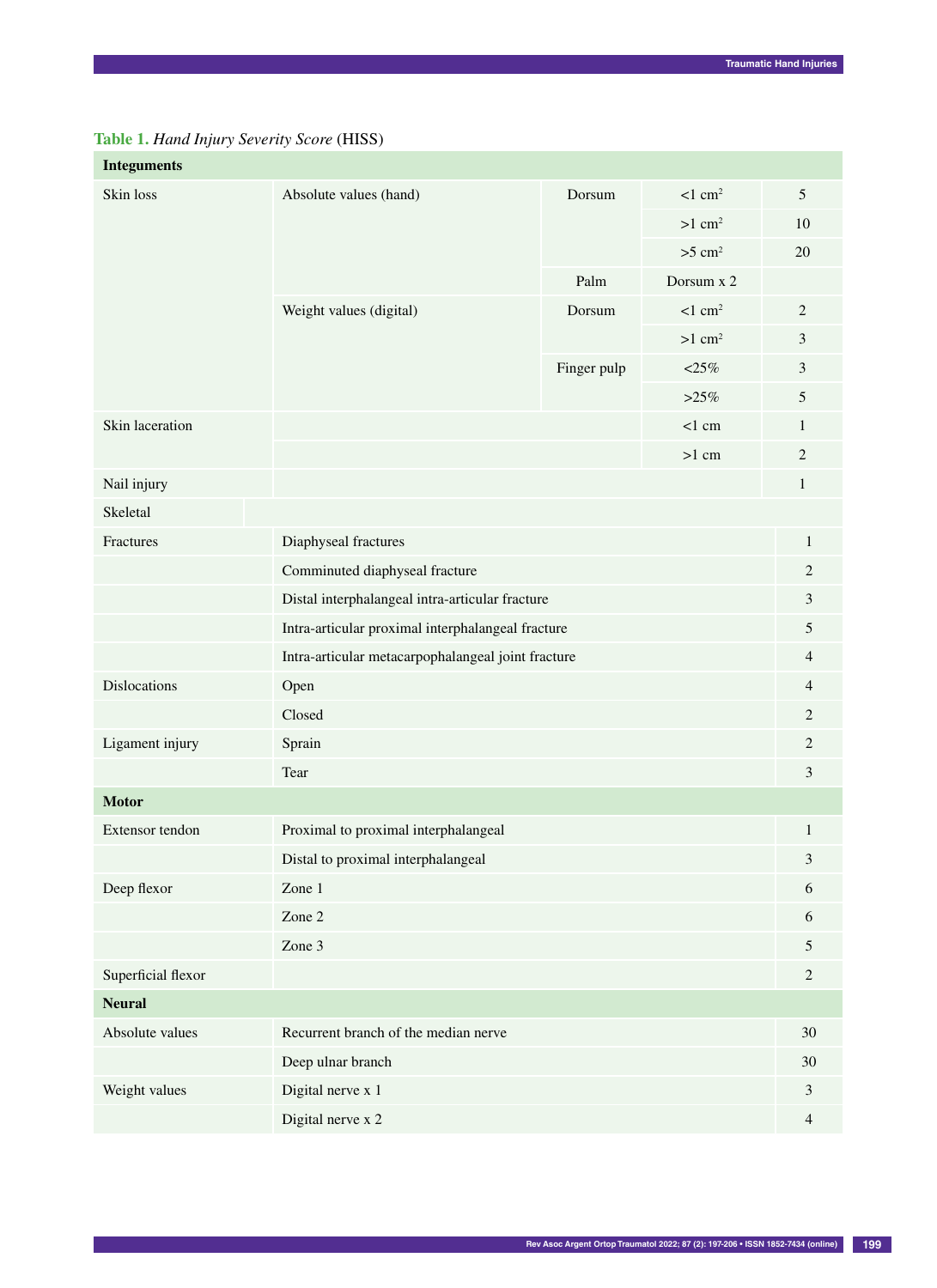| <b>Finger</b> | <b>Weighting factor</b> |
|---------------|-------------------------|
| Thumb         | x <sub>6</sub>          |
| Index         | x <sub>2</sub>          |
| Middle        | x <sub>3</sub>          |
| Ring          | x <sub>3</sub>          |
| Pinkie        | x <sub>2</sub>          |

## **Table 2.** Individual digital weighting factors

## **RESULTS**

Of a total of 1062 patients, 134 could not be contacted and were therefore excluded from the study, 928 met the inclusion criteria: they were 920 men (99.13%) and eight women (0.86%), with a mean age of 42 years (range 18-67).

Most patients reported that they were cutting wood at the time of the accident (84.5%), marking a wide difference with the rest of the materials (metals 12.1% and ceramics 3.4%). Only 22.4% declared using PPE when they suffered the accident, while the rest did not use protection.

With regard to educational level, only 46 patients had university or tertiary education (4.96%), 375 had not completed secondary education (40.41%), and 415 had completed it (44.72%), 91 patients had completed their primary studies (9.81%) and only one was illiterate (0.1%).

In the interview, 25.9% of those surveyed reported having used the angle grinder for the first time, while the rest said they had used it before. When analyzing the time records, it was observed that a large number of accidents (72.4%) occurred during the afternoon (between 12:00 and 8:00 p.m.). The day with the highest incidence in our study was Friday (27.6%) (Figures 1 and 2).



**Figure 1.** Distribution of traumatic events according to the time of day in which they occurred.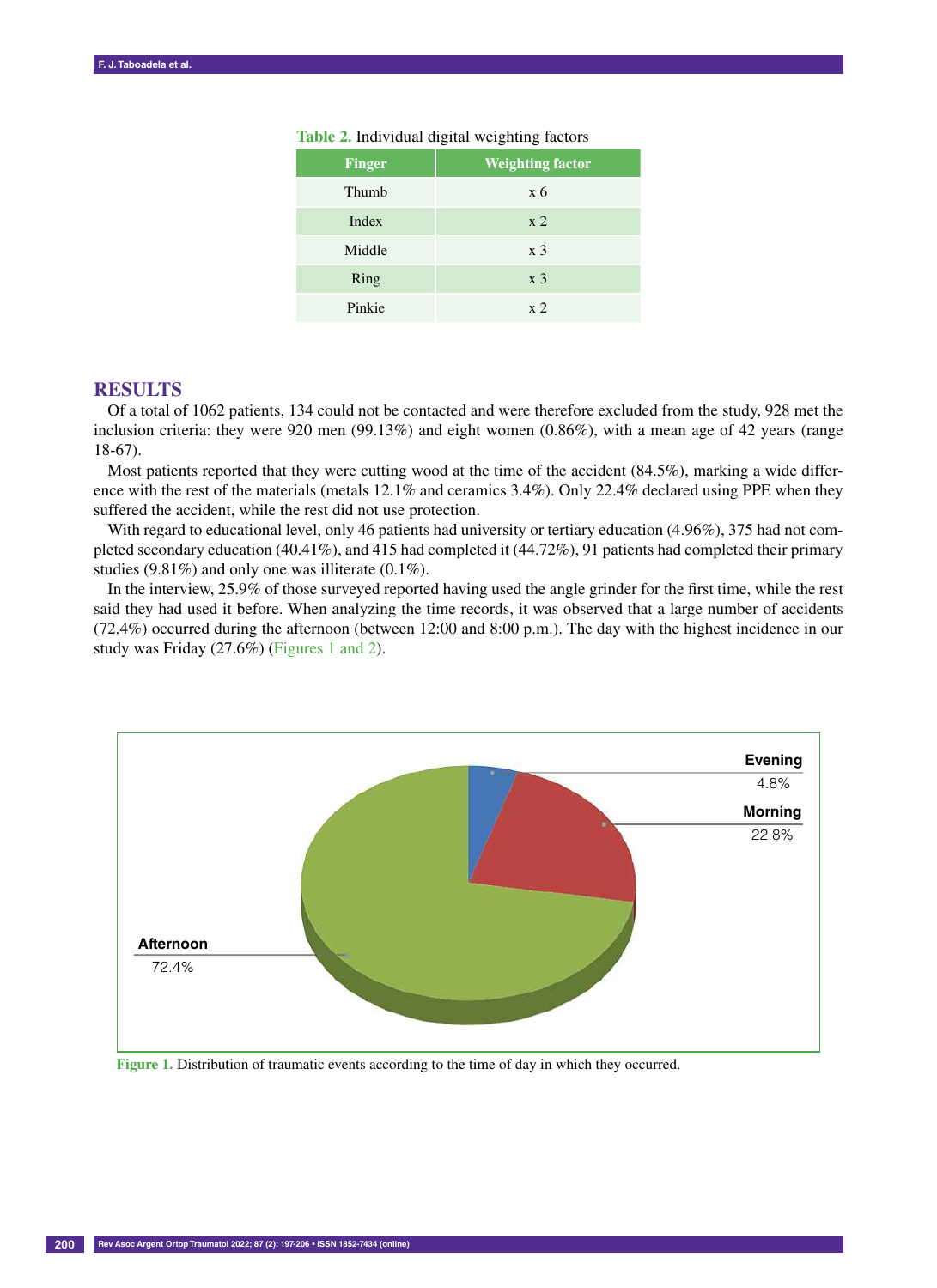

**Figure 2.** Incidence of injuries according to the day of the week.

36.21% (336 patients) suffered injuries to the right hand, 576 (62.07%) to the left hand, and 16 to both hands (1.72%). 84.48% of the injuries (784) involved the fingers, in 448 of these (48.27%) only one finger was affected, and there was a predominance of the thumb (57.14%), followed by the index (35.7%) (Figure 3).



**Figure 3. A.** Serious injury to the index finger of the right hand, dorsal view. **B.** Serious injury to the index finger of the right hand, lateral view. **C.** Radiograph of the index finger, lateral view. A fracture of the second phalanx is observed.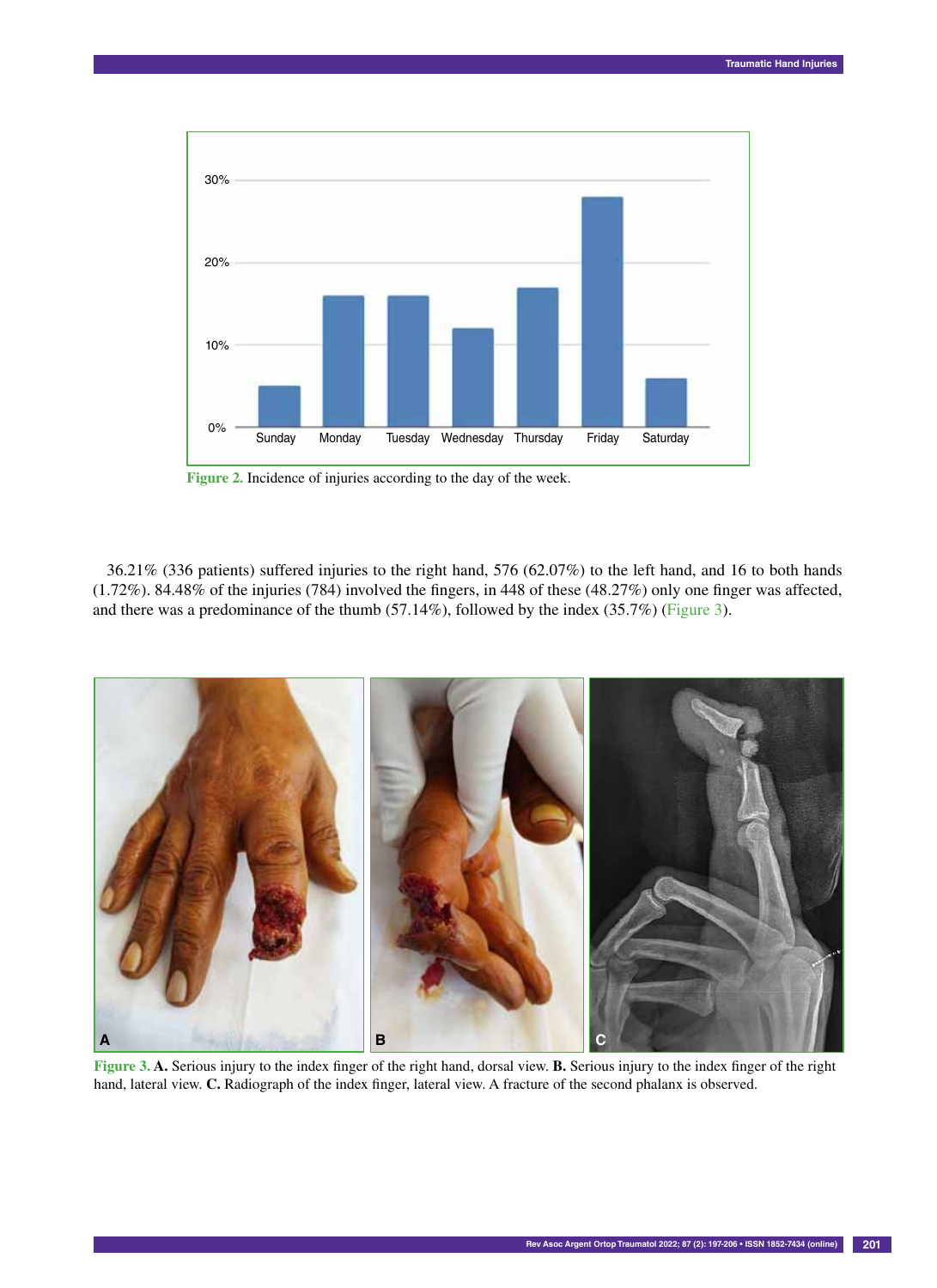In 336 cases, there was more than one affected finger (36.2%), the combination of two fingers was the most common (52.38%). 13.8% (128 patients) had four fingers involved during the accident (Figure 4), and only 32 patients (3.45%) suffered injuries to three fingers. There were no cases involving the five fingers. The predominant pattern was the association between the index and middle fingers (54.44%). The rest of the combinations did not show significant differences in the frequency of presentation (Figure 5).



**Figure 4. A.** Serious hand injury involving four fingers at different levels, dorsal view. **B.** Serious hand injury involving four fingers at different levels, palmar view.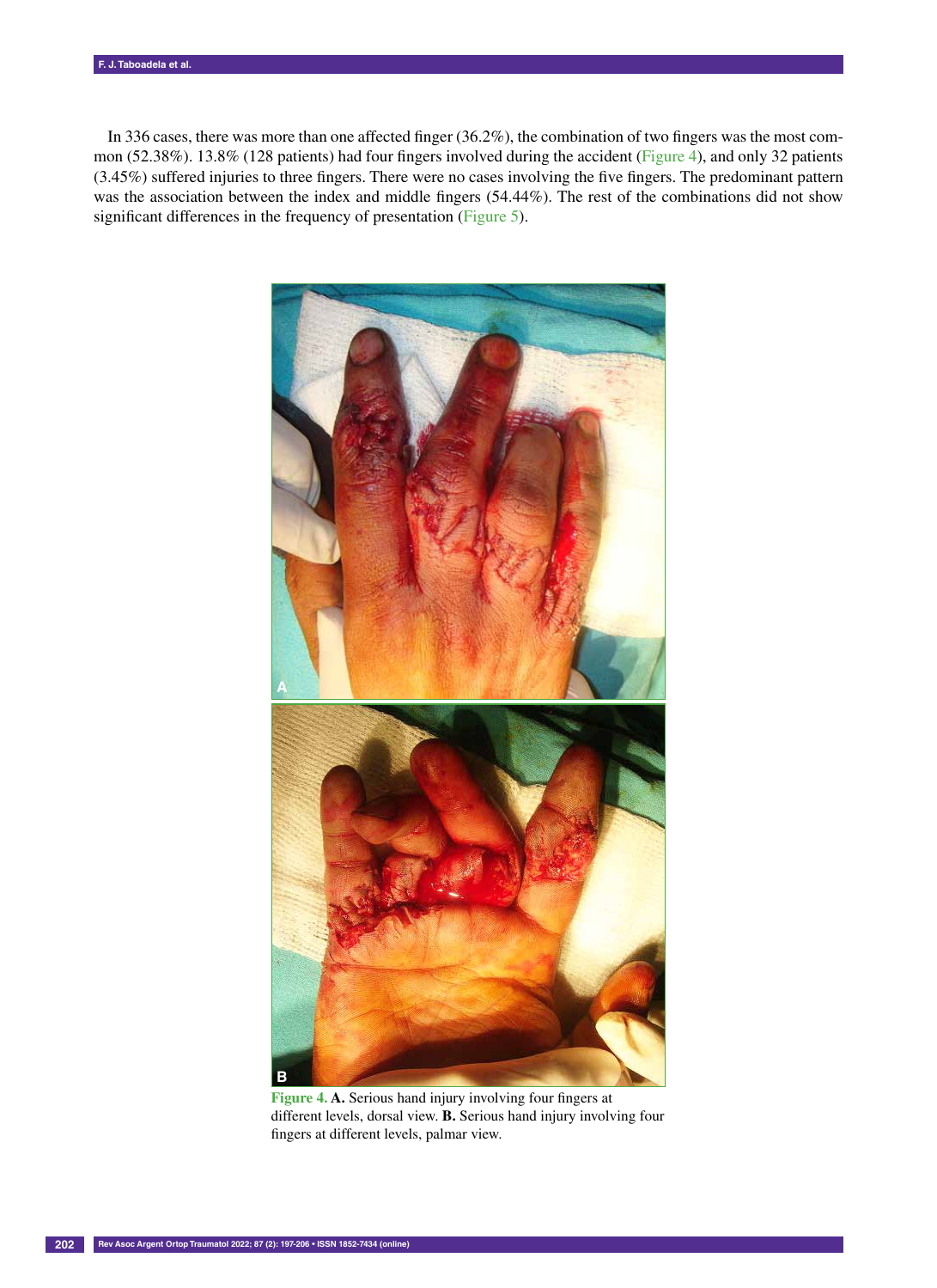



Traumatic amputations only affected the fingers, and represented 15.51% (144 patients). The middle finger was the most prevalent (41.67%), and the level of amputation was higher in the second phalanx for this finger (60%) (Figure 6).



**Figure 6. A.** Serious hand injury with compromise of the three central fingers plus amputation of the middle finger at the level of the second phalanx, dorsal view. **B.** Palmar view. **C.** Anteroposterior radiograph of the hand showing the amputation of the middle finger at the level of the second phalanx and the comminuted fracture of the ring finger at the level of the second phalanx.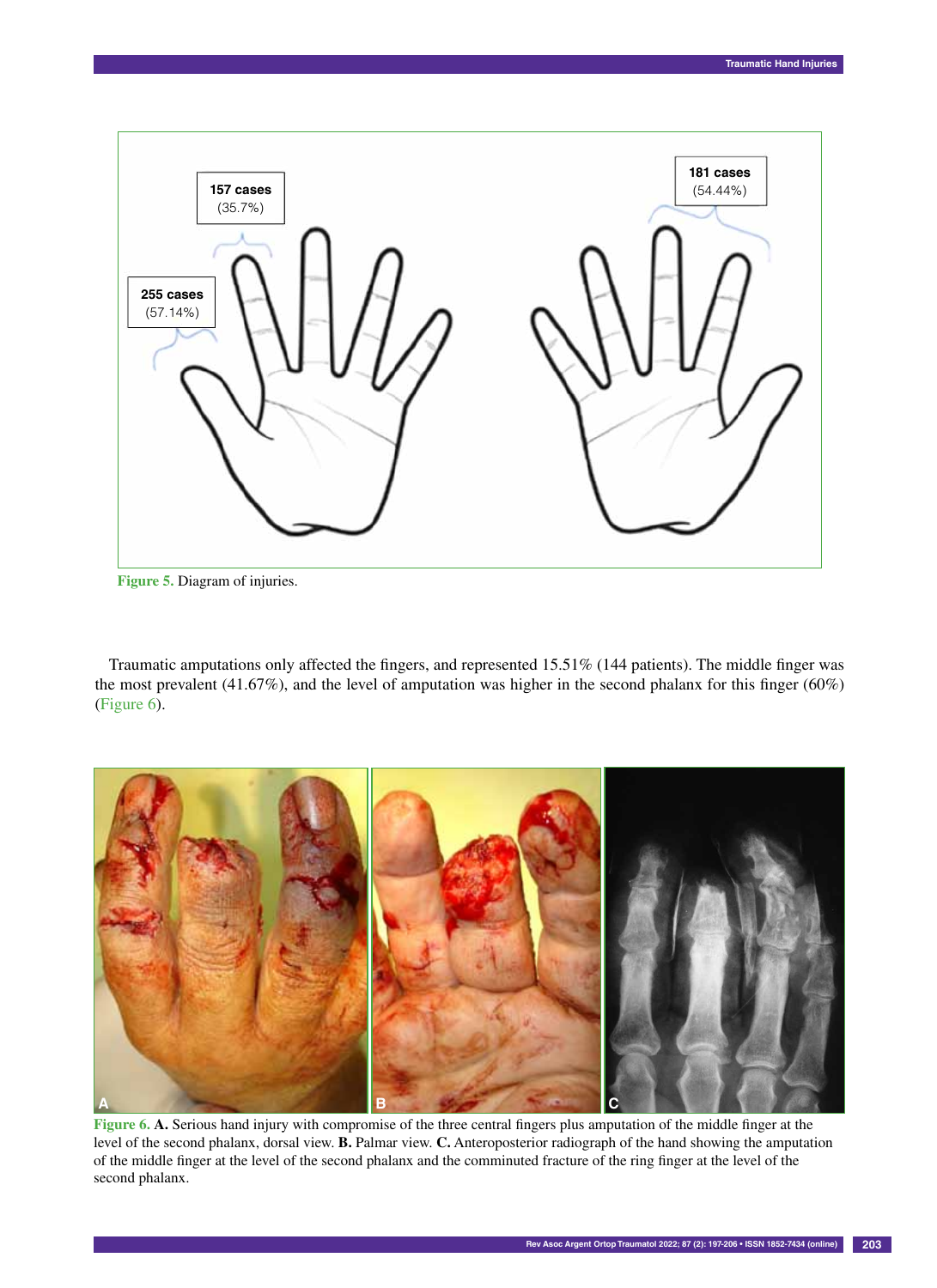Of the total number of registered patients, 240 suffered fractures of at least one bone, all of which were considered open. Our findings show that the bone involvement of the index finger and thumb was the most prevalent in order of frequency (Table 3). In the index finger, the involvement of the second phalanx predominated (75.53%) while in the thumb, first phalanx involvement was the most frequent (80.5%). The metacarpal bones were affected in 3.45% of the injured and there were no differences between the frequency of presentation.

| <b>Finger</b> | <b>1st Phalanx</b> | 2nd Phalanx | 3rd Phalanx | <b>Total</b> |
|---------------|--------------------|-------------|-------------|--------------|
| $1^{\circ}$   | 58                 | 14          |             | 72           |
| $2^{\circ}$   | 10                 | 66          | 15          | 91           |
| $3^\circ$     | $\Omega$           | 29          | 7           | 36           |
| $4^\circ$     | 8                  | 27          |             | 36           |
| $5^\circ$     |                    |             | 5           | 7            |
|               |                    |             |             | 240          |

**Table 3.** Total sectorized fractures according to affected finger and phalanx

Regarding the severity of the injuries, the HISS score was taken into account when evaluating the involvement of each wound, including tendon injuries (we found 659 injuries: 371 involved extensor tendons and 288, flexor tendons), neurological and vascular involvement (96 and 32 cases, respectively), and whether the injury was to the hand or only to the fingers. We determined that 24.1% were minor injuries; 48.3%, moderate injuries; 19%, serious; and 8.6% severe.

## **DISCUSSION**

Hand injuries are of great importance because it is an anatomical region of exceptional value, due to its use in almost all professions and occupations.10

According to our findings, we found some similarities and differences with the literature regarding the pattern of lesions. In accordance with what was described by Frank et al., the most frequently injured hand was the left (62.02%).7 In turn, when the fingers were involved, in isolation, the most affected was the thumb, followed by the index. We found a difference in the pattern of prevalent injury, in their investigation, the association between the index and middle fingers was the most frequent. However, in our study, the association between the index and middle fingers was the prevalent combination.

Regarding the severity of the injuries, the moderate ones prevailed (48.3%). The serious (19.0%) and severe (8.6%) injuries, together with the moderate ones, far exceed the percentage of minor injuries (24.1%), which allowed us to confirm that the injuries produced by this tool are, for the most part, disabling for the patient.<sup>11</sup>

Temporary and transient factors (including time and time of day) can combine under different conditions to synergistically trigger injury. According to the literature, the highest frequency of injuries occurred during the morning (between 8:00 and  $12:00$ )<sup>12</sup> but, in our study, the most frequent time was during the afternoon (between 12:00 and 20:00).

As described by Chow et al. or Ribak et al., most accidents occurred between Monday and Friday, with a marked decrease on Saturday and Sunday.13,14

Regarding PPE, there is controversy among the authors about the efficacy of its use, due to the different mechanisms and types of wounds. For their part, Sorock et al.<sup>15</sup> maintained that the implementation of the use of gloves managed to reduce the relative risk of damage to the hand by up to 60%, and that their use was identified as a significant protection factor. On the contrary, other current authors assert that their use could cause discomfort when handling the tool and be associated with a high risk of injury.<sup>16</sup> Stewart et al.<sup>17</sup> stated that gloves have a protective factor in terms of minor injuries, but they do not prevent more severe injuries. Only 22.4% of our patients reported using PPE at the time of the accident and suffered the most diverse injuries, minor injuries being the least frequent  $(30.7\%)$ .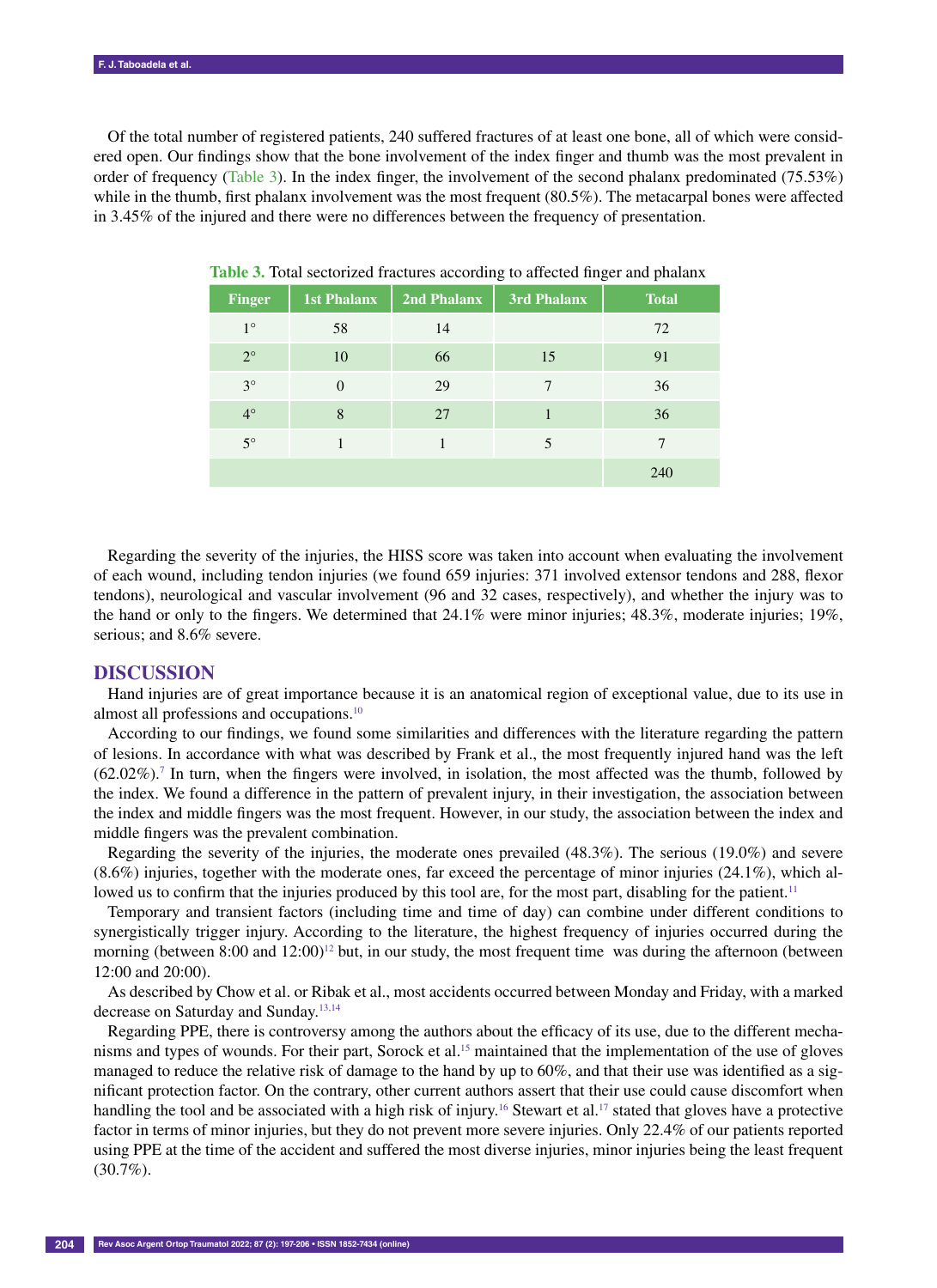A angle grinder is a power tool used to cut, reduce size, or polish various items, including stone, concrete, metal, wood, and ceramics, among others. The angle grinder has a disc that rotates between 6,000 and 15,000 times per minute. When used incorrectly, it can cause severe trauma.<sup>6</sup> Using unusual equipment for the task at hand is a transient risk factor.18 It is important to emphasize that the use of a tool such as a angle grinder on jobs for which it was not intended is one of the most important risk factors that we have found. The most frequent pattern was the use of the angle grinder to cut wood or firewood, and it was the main cause for all kinds of injuries. These occur due to a "kickback" of the disc from the surface, causing the sharp blade to come directly at the user. Additionally, an inexperienced operator may choose the wrong blade for the type of substrate being cut, further increasing the risk of accidents.19,20 We also note that using the wrong size, worn, or chipped blade increases probability that it will break or jam.<sup>21</sup>

The strengths of our study are the sample size and the detailed record of injury patterns. On the other hand, the weaknesses are its retrospective nature and also the heterogeneity of the variables analyzed.

## **CONCLUSIONS**

––––––––––––––––––

In our field, angle grinder injuries are common and can be devastating. In this study, 84.5% of the patients were cutting wood or firewood when they suffered the accident. The easy access to this tool and its various discs, as well as the insistence on the part of users to use it to cut this material, are key factors in the production of injuries.

We believe that an epidemiological update would reinforce the need to develop preventive methods and provide greater training to users in order to reduce its high incidence.

#### Conflict of interests: The authors declare no conflicts of interest.

D. Mantella Gorosito ORCID ID: https://orcid.org/0000-0003-1098-9070

- A. Corti ORCID ID: https://orcid.org/0000-0003-1954-0894
- M. Francese ORCID ID: https://orcid.org/0000-0002-3346-0420

F. Borre ORCID ID: https://orcid.org/0000-0003-0799-1647

- M. Maquieira ORCID ID: https://orcid.org/0000-0003-3374-2644
- J. Presas ORCID ID: https://orcid.org/0000-0002-4381-5723
- A. Menéndez ORCID ID: https://orcid.org/0000-0002-3052-2788
- J. Duque ORCID ID: https://orcid.org/0000-0002-5723-0814

# **REFERENCES**

- 1. Lee J, Kim Y. Factors associated with limited hand motion after hand trauma. *Medicine (Baltimore)* 2019;98(3):e14183. https://doi.org/10.1097/MD.0000000000014183
- 2. Loisel F, Bonin S, Jeunet L, Pauchot J, Tropet Y, Obert L. Woodworking injuries: a comparative study of workrelated and hobby-related accidents. *Chir Main* 2014;33(5):325-9. https://doi.org/10.1016/j.main.2014.06.003
- 3. DavasAksanA, Durusoy R, Bal E, Kayalar M, Ada S, Tanık F. Risk factors for occupational hand injuries: Relationship between agency and finger. *Am J Ind Med* 2012; 55(5): 465–473. https://doi.org/10.1002/ajim.22016
- 4. Jin K, Lombardi DA, Courtney TK, Sorock GS, Li M, Pan R. A crossover case study of work-related acute traumatic hand injuries in the People's Republic of China. *Scand J Work Environ Health* 2012;38(2):163-70. https://doi.org/10.5271/sjweh.3262
- 5. Prevention of injuries associated with Do-It-Yourself Activities. Victorian Injury Surveillance & Applied Research Function Monash University Accident Research Centre, Hazard (Edition No. 41) December 1999. Available at: https://www.monash.edu/\_\_data/assets/pdf\_file/0006/218427/haz41.pdf
- 6. Himmler A, Pacurucu Merchán AX, López Espinoza CE, Varney S, Cevallos Agurto C. Corte profundo: heridas por amoladora en Ecuador. *Ateneo* 2020;22(1):47-56. Available at: https://www.colegiomedicosazuay.ec/ojs/index.php/ateneo/article/view/108